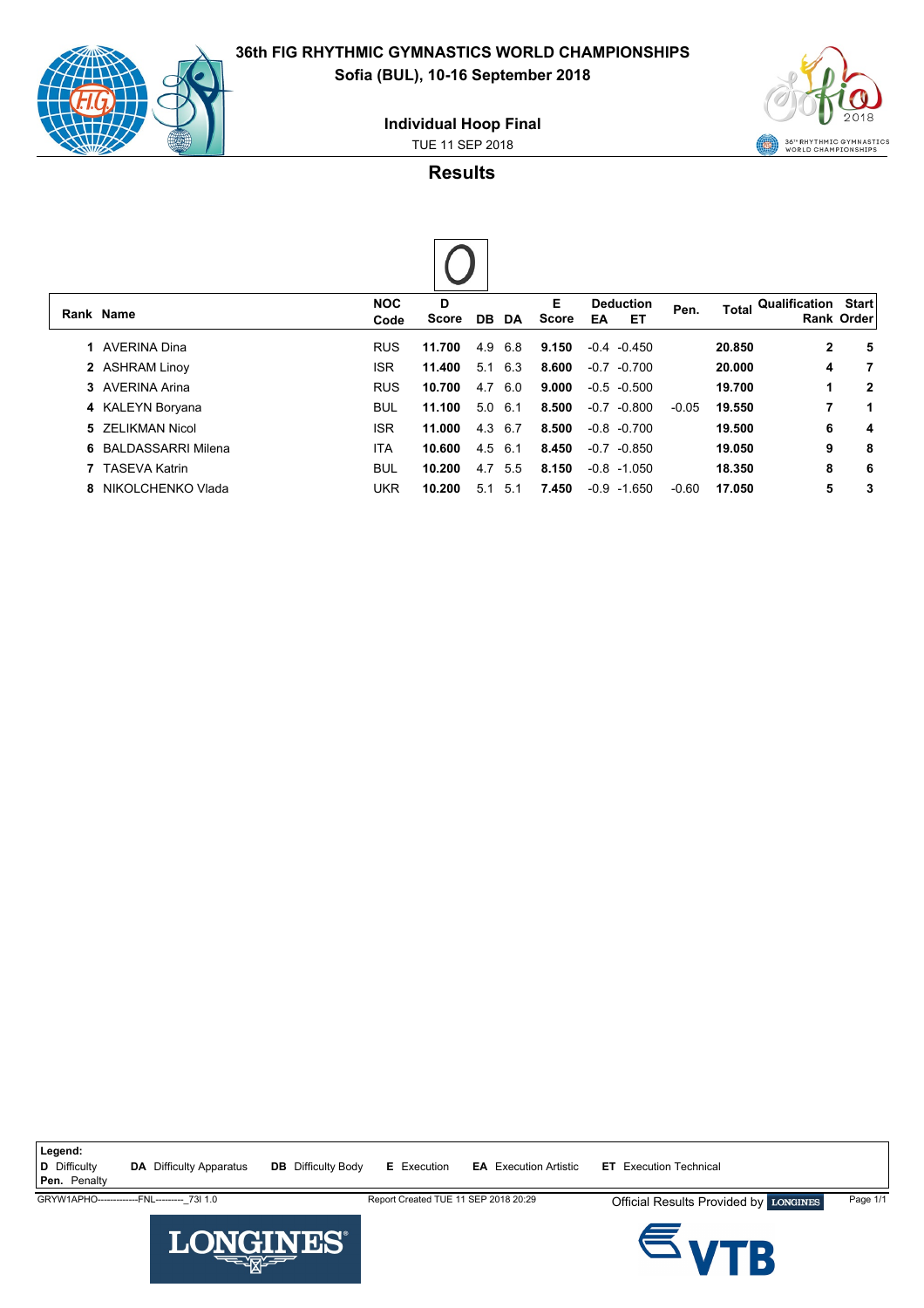

## **36th FIG RHYTHMIC GYMNASTICS WORLD CHAMPIONSHIPS Sofia (BUL), 10-16 September 2018**

**Individual Ball Final**

TUE 11 SEP 2018



**Results**



| Rank Name                  | <b>NOC</b><br>Code | D<br><b>Score</b> | DB. | DA  | Е<br>Score | EA     | <b>Deduction</b><br>EТ | Pen. |        | <b>Total Qualification</b> | <b>Start</b><br><b>Rank Order</b> |
|----------------------------|--------------------|-------------------|-----|-----|------------|--------|------------------------|------|--------|----------------------------|-----------------------------------|
| 1 AVERINA Dina             | <b>RUS</b>         | 11.200            | 4.6 | 6.6 | 9.100      |        | $-0.4 - 0.500$         |      | 20.300 | 2                          | 3                                 |
| 2 SOI DATOVA Aleksandra    | <b>RUS</b>         | 11.000            | 5.5 | 5.5 | 9.200      |        | $-0.4 - 0.400$         |      | 20.200 |                            | 4                                 |
| 3 AGIURGIUCULESE Alexandra | ITA                | 11.200            | 5.3 | 5.9 | 8.700      |        | $-0.5 - 0.800$         |      | 19.900 | 5                          | 8                                 |
| 4 BAI DASSARRI Milena      | <b>ITA</b>         | 11.000            | 5.3 | 5.7 | 8.500      |        | $-0.7 -0.800$          |      | 19.500 | 6                          | 6                                 |
| 5 ZELIKMAN Nicol           | <b>ISR</b>         | 11.000            | 4.5 | 6.5 | 8.400      | $-0.7$ | -0.900                 |      | 19.400 | 8                          | 7                                 |
| 6 HALKINA Katsiaryna       | <b>BLR</b>         | 10.800            | 5.1 | 5.7 | 8.400      | $-0.7$ | -0.900                 |      | 19.200 | 9                          | 5                                 |
| 7 VLADINOVA Neviana        | <b>BUL</b>         | 10.700            | 4.8 | 5.9 | 8.400      |        | $-0.6 - 1.000$         |      | 19.100 | 7                          | 1                                 |
| 8 TASEVA Katrin            | <b>BUL</b>         | 9.900             | 5.0 | 4.9 | 7.700      | $-0.8$ | $-1.500$               |      | 17.600 | 4                          | 2                                 |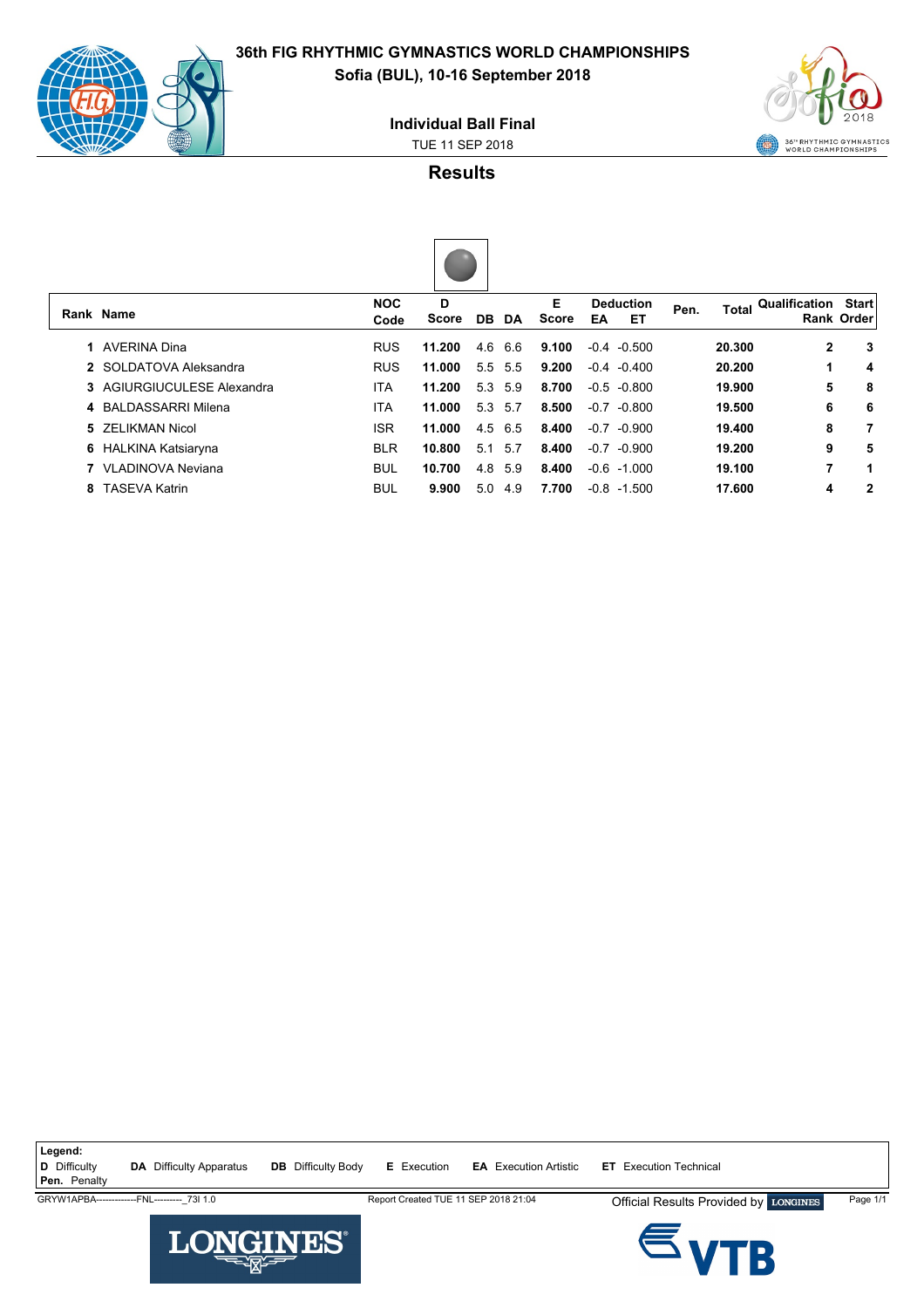

**Rank Name**

## **36th FIG RHYTHMIC GYMNASTICS WORLD CHAMPIONSHIPS Sofia (BUL), 10-16 September 2018**

**Individual Clubs Final**

THU 13 SEP 2018



**Results**

| k Name               | <b>NOC</b><br>Code | D<br>Score |     | DB DA          | Е<br>Score | EA | <b>Deduction</b><br>ET | Pen.    | Total  | Qualification | <b>Start</b><br><b>Rank Order</b> |
|----------------------|--------------------|------------|-----|----------------|------------|----|------------------------|---------|--------|---------------|-----------------------------------|
| 1 AVERINA Dina       | <b>RUS</b>         | 10.800     | 5.0 | 5.8            | 8.250      |    | $-0.7 -1.050$          | $-0.05$ | 19.000 | 1             | -6                                |
| 2 HALKINA Katsiaryna | <b>BLR</b>         | 10.000     |     | $5.0\quad 5.0$ | 8.900      |    | $-0.5 -0.600$          |         | 18.900 | 8             | -8                                |
| 3 AVERINA Arina      | <b>RUS</b>         | 10.700     | 5.1 | 5.6            | 8.150      |    | $-0.8$ $-1.050$        |         | 18.850 | $\mathbf{2}$  | $\overline{\mathbf{2}}$           |
| 4 BALDASSARRI Milena | ITA                | 10.600     |     | 5.4 5.2        | 7.700      |    | $-1.0 -1.300$          |         | 18.300 | 6             | 5                                 |
|                      |                    |            |     |                |            |    |                        |         |        |               |                                   |

| 5 NIKOLCHENKO Vlada | UKR  |               | 10.300 5.6 4.7 7.800 -1.0 -1.200              | 18.100 |   | - 1 |
|---------------------|------|---------------|-----------------------------------------------|--------|---|-----|
| 6 VLADINOVA Neviana | BUL. |               | <b>9.700</b> 4.8 4.9 <b>7.950</b> -1.0 -1.050 | 17.650 | 5 | - 3 |
| 7 PAZHAVA Salome    | GFO. |               | <b>9.300</b> 5.3 4.0 <b>8.100</b> -0.6 -1.300 | 17.400 |   |     |
| 8   TASEVA Katrin   | BUL  | 9.700 5.0 4.7 | <b>7.500 -</b> 0.9 -1.600                     | 17.200 |   | - 4 |

Legend:<br>**D** Difficulty **D** Difficulty **DA** Difficulty Apparatus **DB** Difficulty Body **E** Execution **EA** Execution Artistic **ET** Execution Technical **Pen.** Penalty GRYW1APCL-------------FNL-------------73I 1.0 Report Created THU 13 SEP 2018 19:31 Official Results Provided by LONGINES Page 1/1 Đł.